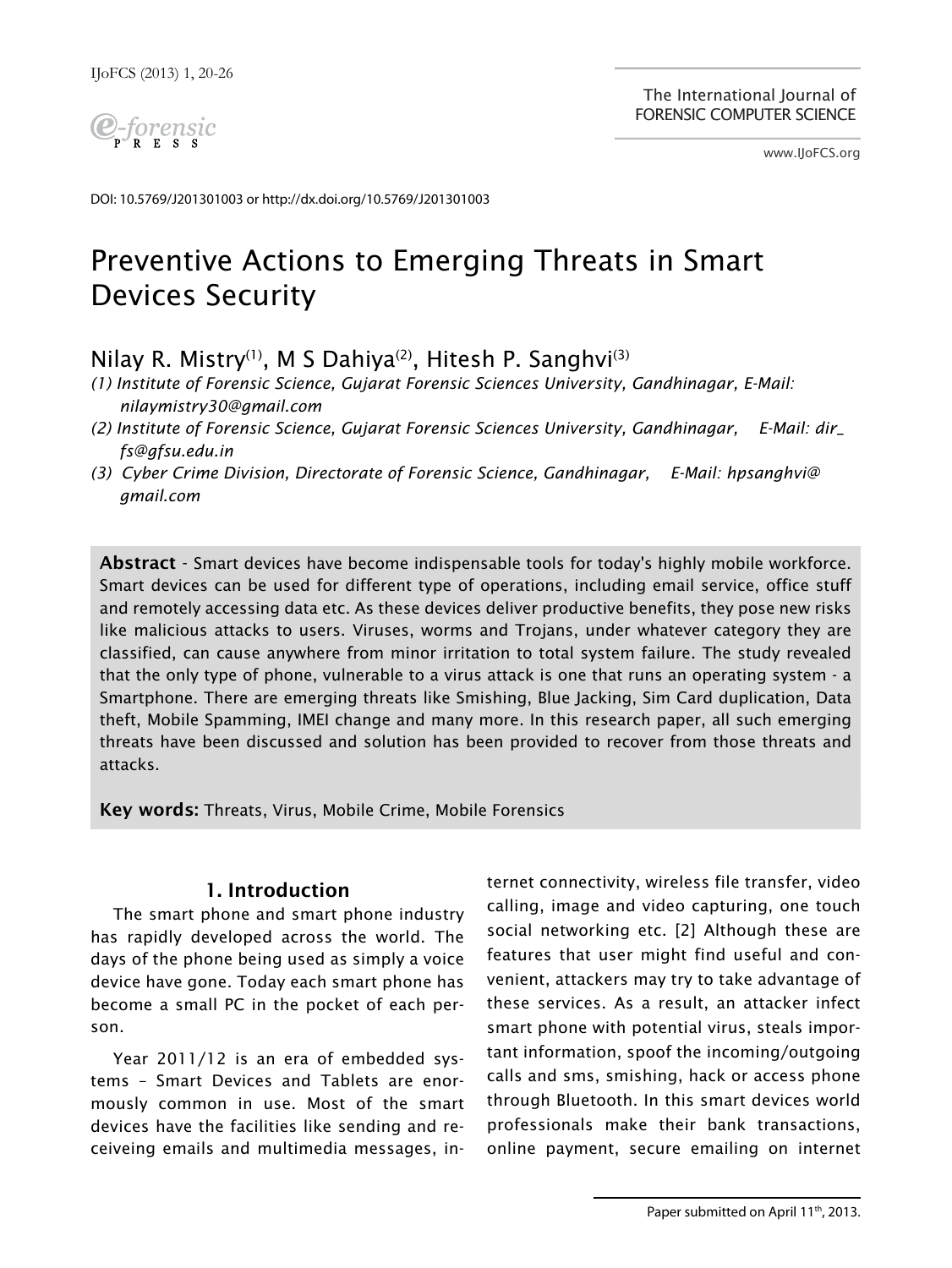

Figure 1 : Percentage of Smartphone owners activity [Source http://www.adage.com/]

connectivity based smart phone. Here shown the Smart devices users activity and which kind of facilities are used most by them.

Smart devices security attacks are easy to commit due to application download support from device itself. For an example, FakeToken – an Android based application contains man-inthe-middle functionality to hijack two-factor authentication tokens and could be remotely controlled to grab the initial banking password from the infected mobile device [1]. Offender can listen calls through call eavesdropping technique, grasp all incoming and outgoing e-mails, see all the websites being surfed by the smart phone user through Global Positioning System, at any time, can know where the victim is [4].

## 2. Mobile Threats and some prior terminology

Smart device user may recall the basic rules of security while using PC; forget that the similar risks apply to smart phone as well. At Present some of the most prolific transport methods for malware (instant messaging, IP network traf-

fic, web browsers, and email attachments) have made their way to the common user on a smart device platform. Android based smart devices consists its own Market place from where user can download the application. There are various free applications or cracked version, untrusted applications reside on internet which spreads risky kind of malware in to the smart device. A study says "*71% expect a serious incident arising from attacks on, or problems with, connected smart devices within the next 24 months*" [6]

#### *2.1. Prior terminology*

To get acquainted with various mobile threats, some prior terminology like threats, attacks and mobile crime is need to refer.

- Threats: To breach a security of the device or system, resulting into a constant danger to the information.
- Attacks: Act or action that exploits vulnerability (i.e., an identified weakness) in controlled system.
- Intelligent Crime: Every technology has its own loopholes. By using these loopholes adversely to exploit the security of the system and theft or spoof the informa-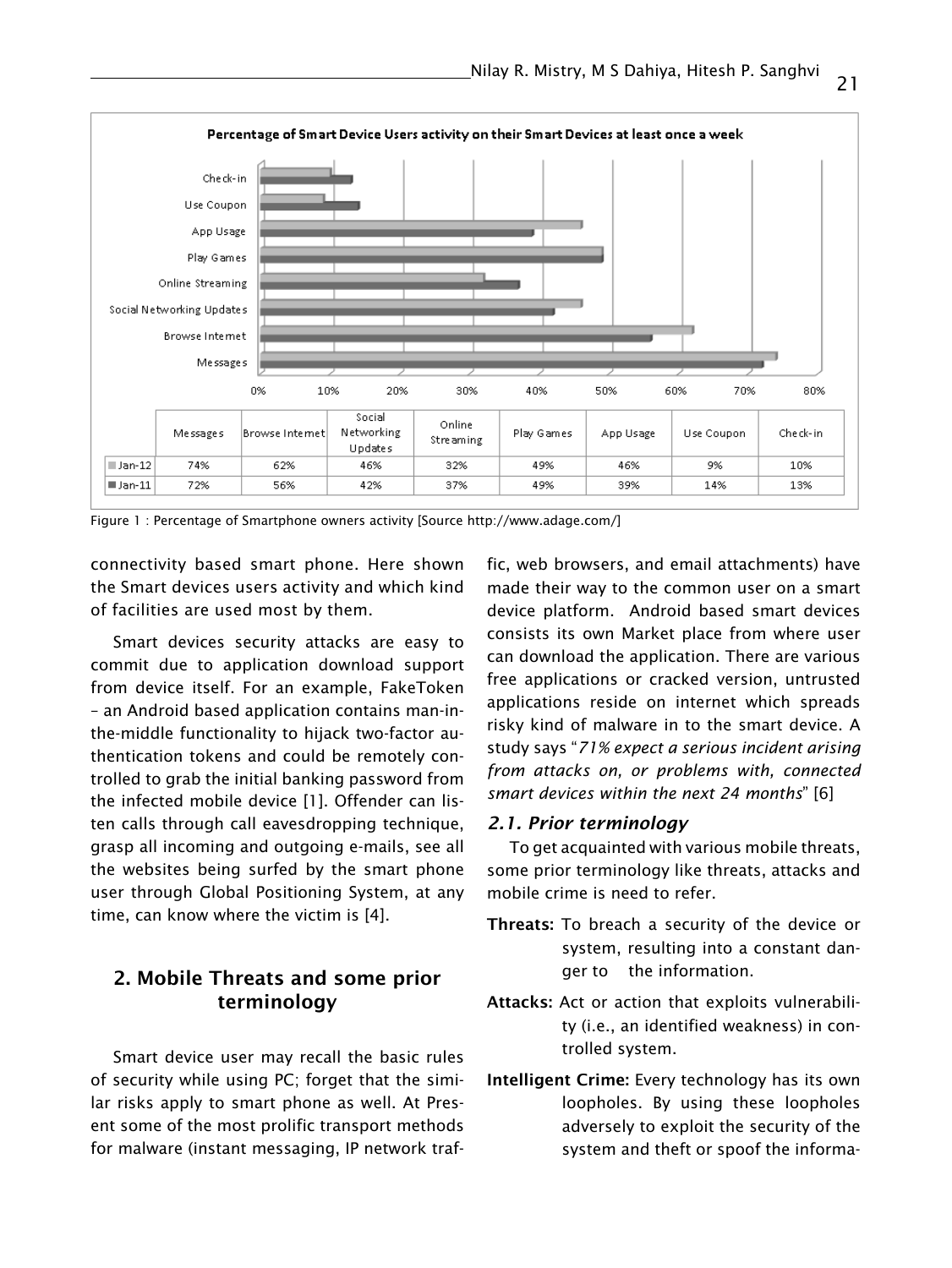tion from system or device is referred as an Intelligent Crime.

Mobile Security Threats: To breach a device security via infect device with a malwares, theft of important and personal data, spoofing call or sms, is referred as a Mobile Security Threats.

## *2.2. Classification of Emerging Threats*

This section addresses all potential threats related with smart phones and provides its solutions. The threats categorization is as follows.

- Physical Threats
- Intelligent Threats
- Non detectable Threats

To understand the risks behind various types of threats and provide better solutions, categorization of threats is needed.

#### 2.2.1. Physical Threats

Use of smart device by an offender for any illegal work, after stealing the device from actual user. Physical act of stealing smart device falls under this category. A smart device is stolen from the actual user. The offender then can access all information stored in. The information is either erased or discarded from the device. Even by using special software program, the erased information can be retrieved. So, there is no guarantee of information that will remain intact. Also the privacy of information is not there.

## *2.2.1.1. Smart Device Theft:*

Physically theft the smart phone device and make a use of that device to do a crime. So the crime refers to the actual user but it is done by other.

## Solution:

- Use Mobile tracker system into the smart phone device.
- Use start-up password, so without entering password other cannot use that device.
- **If device is GPS enabled then start GPS facil**ity into device. By this the location of the device can be detected.

## *2.2.1.2. SIM Duplication*

SIM duplication refers to make a duplication of SIM card which have same number. So the two cards have a same identity number.

## Solution:

 SIM card duplication is easily track from the registration details of that particular SIM identity number.

#### 2.2.2. Video Pornography

Capture undressed photos or videos using mobile phone camera. Today almost all mobile phone have 2.0 to 15 megapixel camera support. Using this camera mobile user can captures undressed images and pornographic video to harass the person.

#### Solution:

 Make a utility into the mobile phone camera module which can trace the source and identify it. For that Multimedia Steganography can be used.

### 2.2.3. Intelligent Threats

Logical threats refer to infect the smart phone with various malwares, call/sms forging, bluejacking, Exploitation and Misconduct, Signal Interception, wireless hacking etc, unlawful activities. The most expectant threats to mobile phones in these areas:

| Text messages        | Call history     |
|----------------------|------------------|
| Contacts Video       | Documentation    |
| Phone transcriptions | Buffer overflows |

Now the threats to those areas are as described:

## *2.2.3.1. Infecting Device through Malware*

Financial gain is perhaps the principal driving force behind mobile malicious code. Viruses can let intruder access passwords or corporate data stored on a smart phone. Various scripting languages are used to write a malicious code, and it could affect devices that support that scripting language. As in example if malicious code made in Java then it could affect all java supported smart phones. Several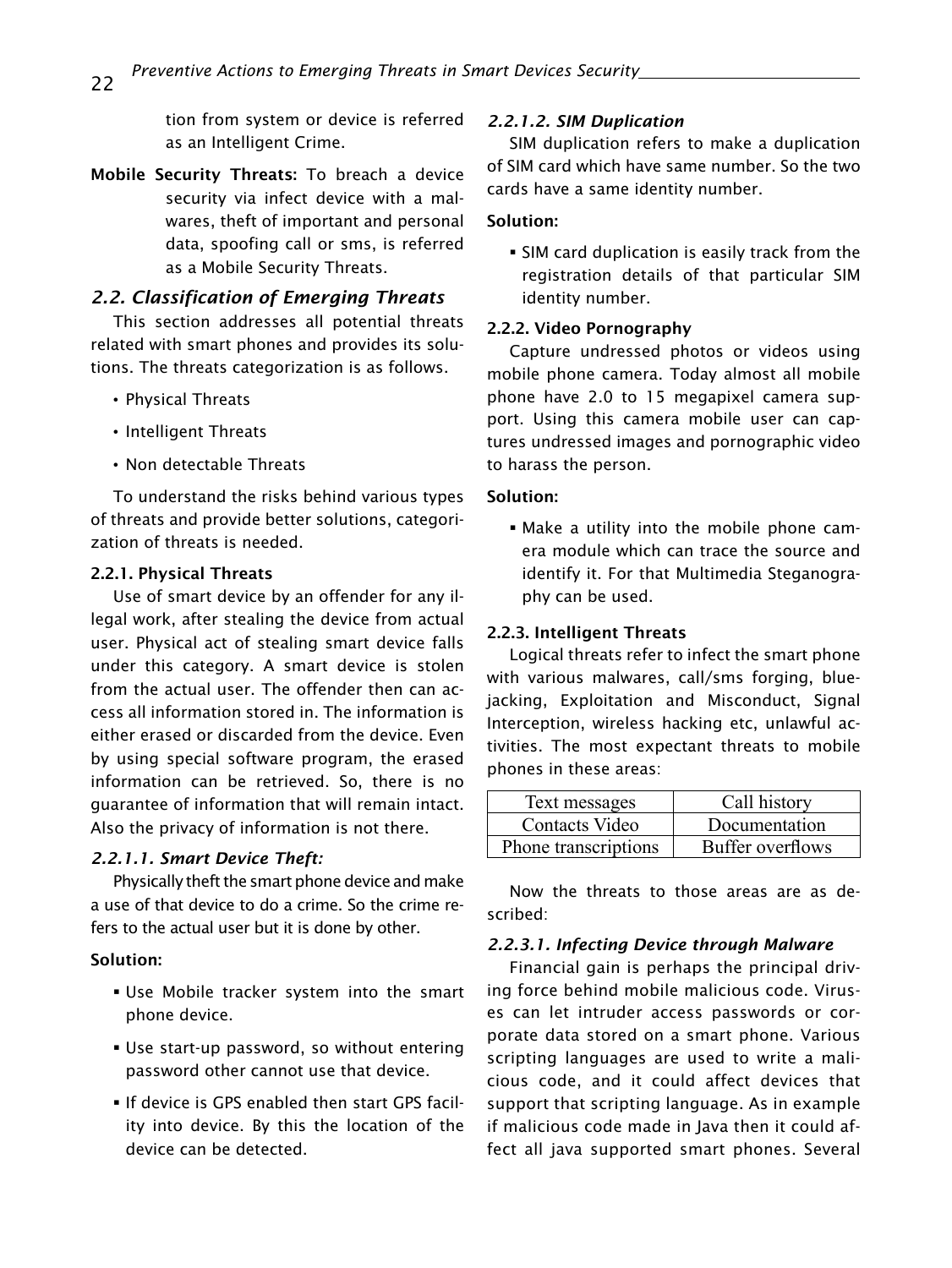recent mobile viruses have been particularly noteworthy.

#### *2.2.3.2. Cabir worm*

The well-known 29A Eastern European hacker group creating proof-of-concept viruses sent the first version of the Cabir worm, known as Cabir.A. [5]. Cabir runs on smart phones like Motorola, Nokia, Panasonic, and Sony Ericsson. Cabir can be acquired through a shared infected application or it can replicate through Bluetooth, a short-range, radio based, wireless connectivity technology. The worm arrives on victims' devices as Symbian installation system application-installation file. Target devices display a message asking users if they want to receive a message via Bluetooth and then ask for further confirmation if the application is not digitally signed by an authorized Symbian authority. If the user chooses to receive the file, it installs and then sends itself to other Bluetooth-enabled devices within the technology's 10- meter range. [3]

#### Solution:

- Use good mobile phone antivirus software. And update with particular time.
- Not receive any unauthorised applications from Bluetooth or internet.
- Malwares which have ability to format or delete the data, to save data from that, make a phone data backup.

### *2.2.3.3. Bluejacking*

Bluejacking - the distribution of unwanted messages over Bluetooth to Bluetooth-enabled devices such as cell phones, smart devices and PDAs sending a contact number information which typically contains a message in the name field (i.e. for bluedating or bluechat) to another bluetooth enabled device via the OBEX protocol. Which also known as Bluetooth Hacking. Most commonly people would change a contact in their phone to something like "I can hack you" and send it as a Vcard to nearby phones. BlueSnarfing on the other hand has a more malicious intent. It is a technique that could be used to copy sensitive data from a victim's phone as

well as take complete control of their devices to make calls. This was done by exploiting a security flaw in the Bluetooth standard of earlier phones that has since been corrected.

#### Solution:

- Switch off Bluetooth if it is not needed.
- **Turn the visibility off while Bluetooth is not** actively transfer the file.
- **Protect your Bluetooth with allowing paring** permission, so without pairing no other device can send or receive the files.

#### *2.2.3.4. Call/SMS Forging*

SMS Forging is the trick by which intruder can steal the identity of the sender. The working of SMS is explained here. First of all the sender sends the SMS via SMS gateway. The identity of the sender is attached to the SCCP the packer of the SMS. The SMS once reaches the SMS gateway is routed to the destination Gateway and then to the receiver's handset. There are many ways by which we can send SMS to the SMS gateway. One of them is to use internet.

Now the concept of SMS forging lies in changing the SCCP packer which contains the sender information prior delivering to the SMS gateway. The intruder can change the SCCP packet and can send that packet to any of the receiver as a spoofed SMS.

Caller ID Forging the practice of causing the telephone network to display a number on the recipient's caller ID display which is not that of the actual originating station; the term is commonly used to describe situations in which the motivation is considered nefarious by the speaker. Just as e-mail spoofing can make it appear that a message came from any e-mail address the sender chooses, caller ID forging can make a call appear to have come from any phone number the caller wishes. Because people are prone to assume a call is coming from the number (and hence, the associated person, or persons), this can call the service's value into question.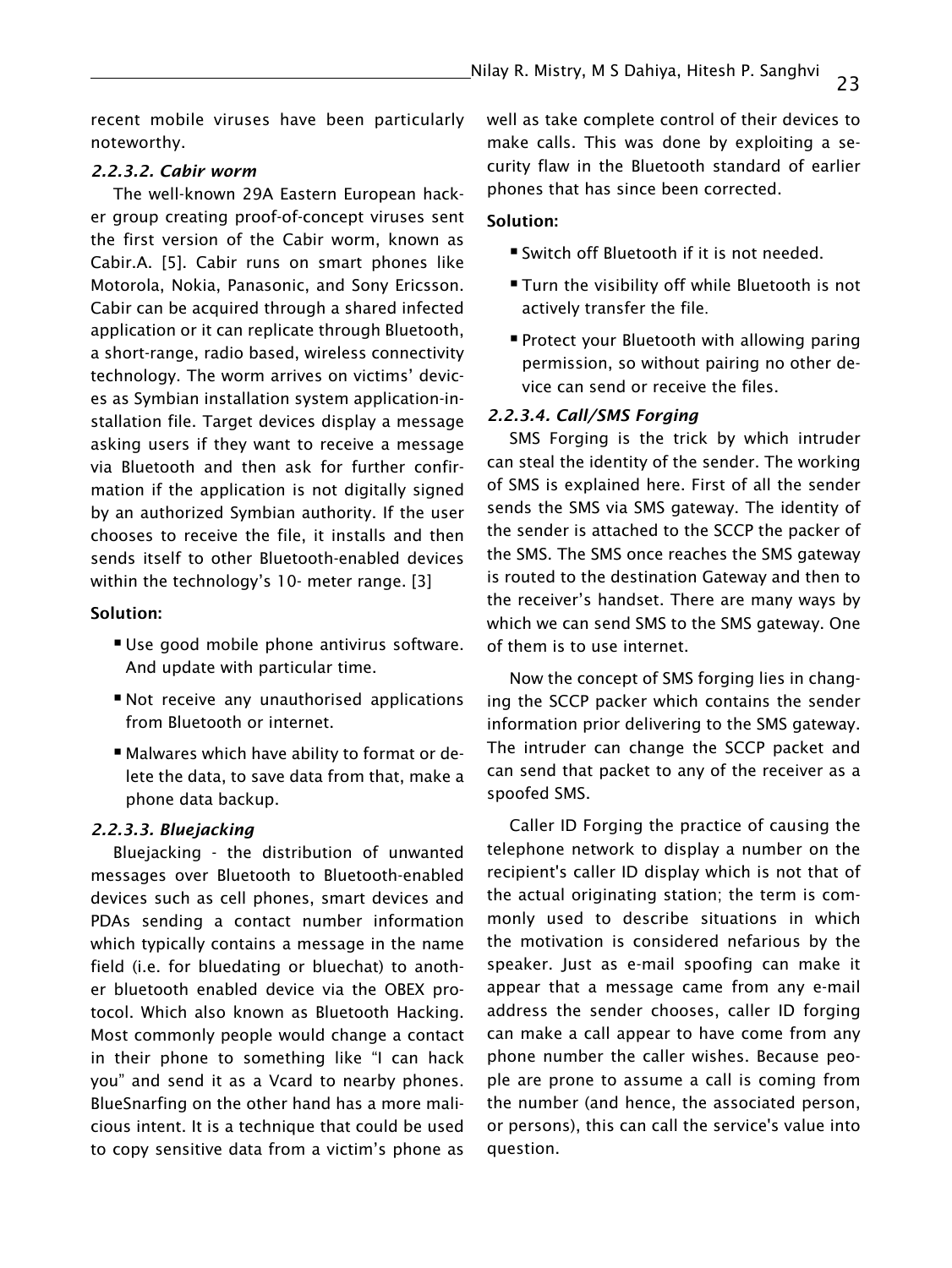To use a typical service, a customer pays in advance for a PIN allowing them to make a call for a certain amount of minutes. To begin, the customer dials from any phone the toll free number given to them by the company and enters their PIN. They are then asked to enter the number they wish to call and the number they wish to appear on the caller ID. Once the "customer" selects the options, the call is then bridged and the person on the other end assumes someone else is calling them.

Many Caller ID forging service providers also allow customers to initiate spoofed calls from a web-based interface in addition to calling a toll free number and entering the ten digit number you want to display followed by the ten digit number you want to call. Some providers allow you to enter the name you would like to display along with the spoofed Caller ID number but in most parts of the United States for example, whatever name the local phone company has associated with the spoofed Caller ID number is the name that shows up on the Caller ID display.

Using a web-based spoofing form involves creating an account with a provider, logging in to their website and completing a form. Most companies require the following basic fields:

1: Source number 2: Destination number 3: Caller ID number

Once the user completes this form and clicks a button to initiate the call, the source number is first called. Once the source number line is picked up, the destination is then called and bridged together. Some providers also offer the ability to record calls, change your voice and send SMS text messages.

#### Solution:

- Not publish the phone number at any web site or unknown person
- Change phone's security settings to allow incoming calls from contacts only. Methods for limiting incoming calls vary widely by phone model.

**Turn off the browser or internet connection** when it is not in use.

#### *2.2.3.5. Smishing*

SMiShing basically takes a "social engineering" tactic to spam, in that it attempts to take advantage of a subscribers' lack of awareness. This variation of spam does not directly attack handsets like a virus would. The hackers liable for it are financially driven to exploit legal loopholes and the cutting-edge technologies to get grasp of personal data. Recent attacks have included false online dating subscriptions and job offers via SMS, asking users to go to websites to unsubscribe the service.

This is an example of a smishing message in current circulation: "Notice - this is an automated message from (a local credit union), your Debit card has been suspended. To reactivate call urgent at 500-###-####."

#### Solution:

- Don't provide any personal information to any website or any phone number.
- SMS Phishing asks for bank account to transfer gifted amount, then don't provide any account related information to it.
- **Don't even call to given number in that sms,** which may track your location.

#### *2.2.3.6. SMS Spamming*

Attackers can manipulate smart-phone zombies to send junk or marketing messages through SMS. In the case that the charging model is flat, a compromised smart-phone can spam for "free"; and therefore its owner may not even notice its bad behaviour. Free SMS spamming gives attackers good incentives to compromise smart-phones.

#### Solution:

**To quard one's smart phone number. One** of the biggest sources of SMS spam is number harvesting carried out by Internet sites offering "free" ring tone downloads. In order to facilitate the download, users must provide their phones' numbers; which in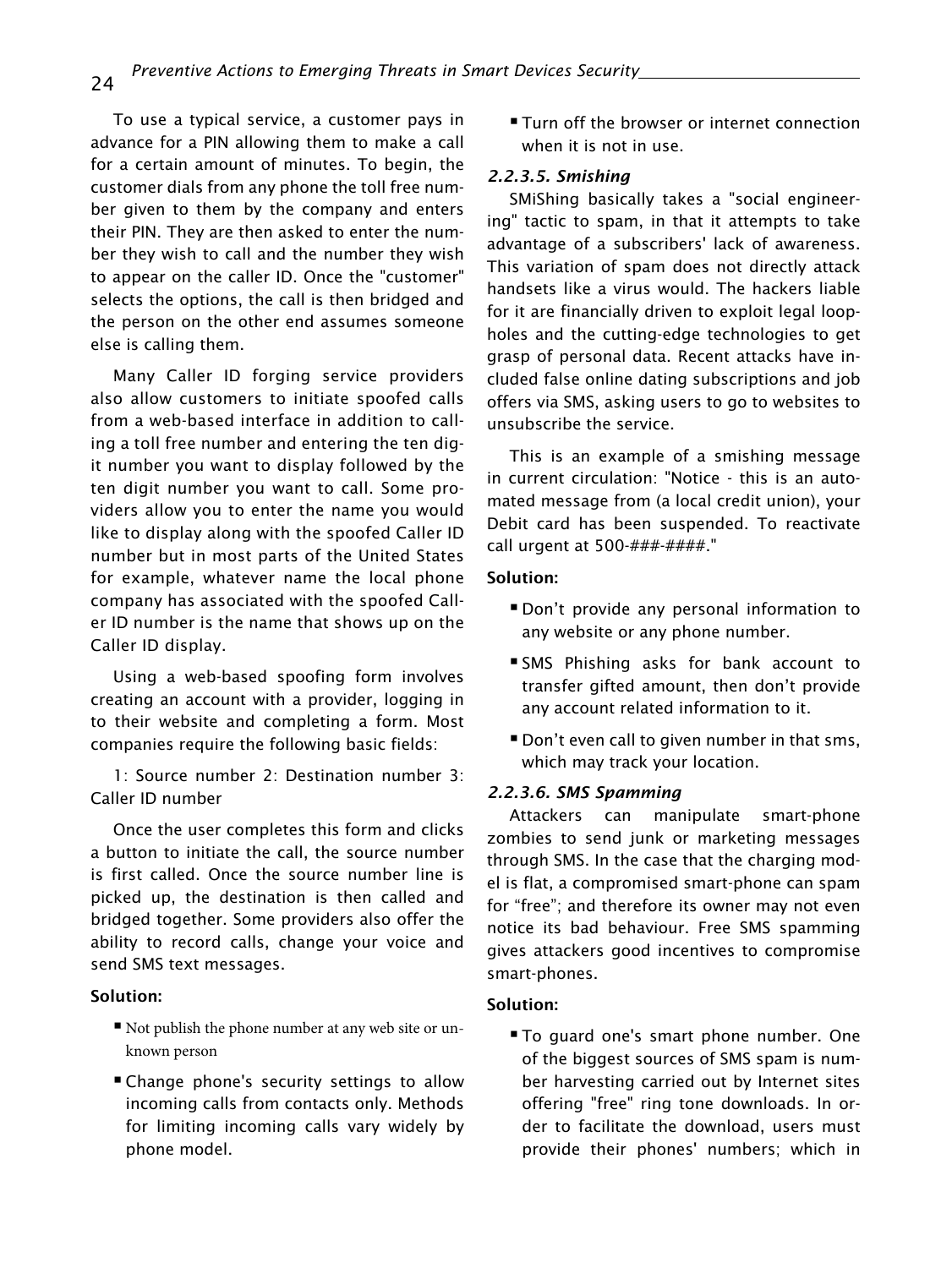turn are used to send frequent advertising messages to the phone.

**To reduce SMS spamming from unused ad**vertisement, off the advertisement service at telecommunications providers. To off the services ask the customer care.

#### 2.2.4. Non Detectable threats:

Some of the threats shown here are undetectable. Take a look on it.

#### *2.2.4.1. Smart Phone Spy*

Smart Phone Spy is undetectable spy software which allows you to secretly record all activities of your Windows Mobile, Symbian OS, Apple iPhone, Apple iPad, Android or Blackberry smart phone. Smart Phone Spy records every SMS and logs every call including phone numbers with durations. All the calls and SMS logs are uploaded to your online account. Smart Phone Spy starts at every boot of your phone, in complete stealth mode.

## *2.2.4.2. Messaging through Multiple SIM Cards*

With the multiple SIM cards send messages in a chunk of sentences or word. As an example if the message like "The terrorist team will reach at location 204 on Thursday 11:00 am." Then send/receive message from various sim card is as like,

SIM 1: The intruder team SIM 3: Location 204 on Thursday SIM 2: Will reach at SIM 4: 11:00 am

If the two from the four SIM cards are traced, then the information traced from that SIM cards is not fruitful. And no idea can make out of it.

## 3. Communication over call/chatting

If the message passing or question/answer communication happen over call then detect it using call trace and if over chatting then trace its IP and sniff all that packets. But threats are gone worse to detect if the communication happen over both at a time. As in example, Question

asked through smart phone and answer is given through chat box. After then Question asked through chat box and answer is given through a talk on smart phone or SMS it.

#### 4. Future scope

To develop a concept which can detect the undetectable mobile phone threats? Make a general awareness to the public related with this crime. Antivirus solution should make up to that extent so dangerous Malware can be detected. Other advance security threats related solution will be developed.

## 5. Conclusion:

The number of smartphone attacks is raised due to lack of awareness. To reduce that kind of threats general awareness is a basic need. Try to provide anti threats solutions to the users. Make a device which contains various security features. Security standards for smart device should be evaluated.

## References:

- [1] Neal Leavitt, "Mobile Phones: The Next Frontier for Hackers?"; In: IEEE Computer Society, April 2005 (Vol. 38, No. 4) pp. 20-23.
- [2] Kurt Stammberger, "Concern Grows as Vulnerable Devices Proliferate, Smartphones are the Tip of the Iceberg", CISSP, Summer 2010 Device Security Report, Mobile & Smart Device Security 2010; 2010, San Francisco, CA.
- [3] Thakur, Roshan; Chourasia, Khyati; and Thakur, Bhupendra; "Data Base Forensics of Mobile Phone", In: The International Journal of Forensic Computer Science – IJoFCS, Volume 7, Number 1, pages: 42-50, ISSN: **1809-9807,** DOI: 10.5769/J201201004.
- [4] Simão, André; Sícoli, Fábio; Melo, Laerte; Deus, Flávio; and Sousa Júnior, Rafael; "Acquisition and Analysis of Digital Evidence in Android Smartphones"; In: The International Journal of Forensic Computer Science – IJoFCS, Volume 6, Number 1, pages: 28-43, ISSN: **1809-9807,** DOI: 10.5769/J201101002.
- [5] Lallie, Harjinder; and Benford, David; "Challenging the Reliability of iPhone - Geo-tags"; In: The International Journal of Forensic Computer Science – IJoFCS, Volume 6, Number 1, pages: 59-67, ISSN: **1809-9807,** DOI: 10.5769/J201101004.
- [6] Kathirvel, Ayyaswamy, and R. Srinivasan; "Double Umpiring System for Ad Hoc Wireless Mobile Network Security"; In: The International Journal of Forensic Computer Science – IJoFCS, Volume 5, Number 1, pages: 22-29, ISSN: **1809-9807,** DOI: 10.5769/J201001003.